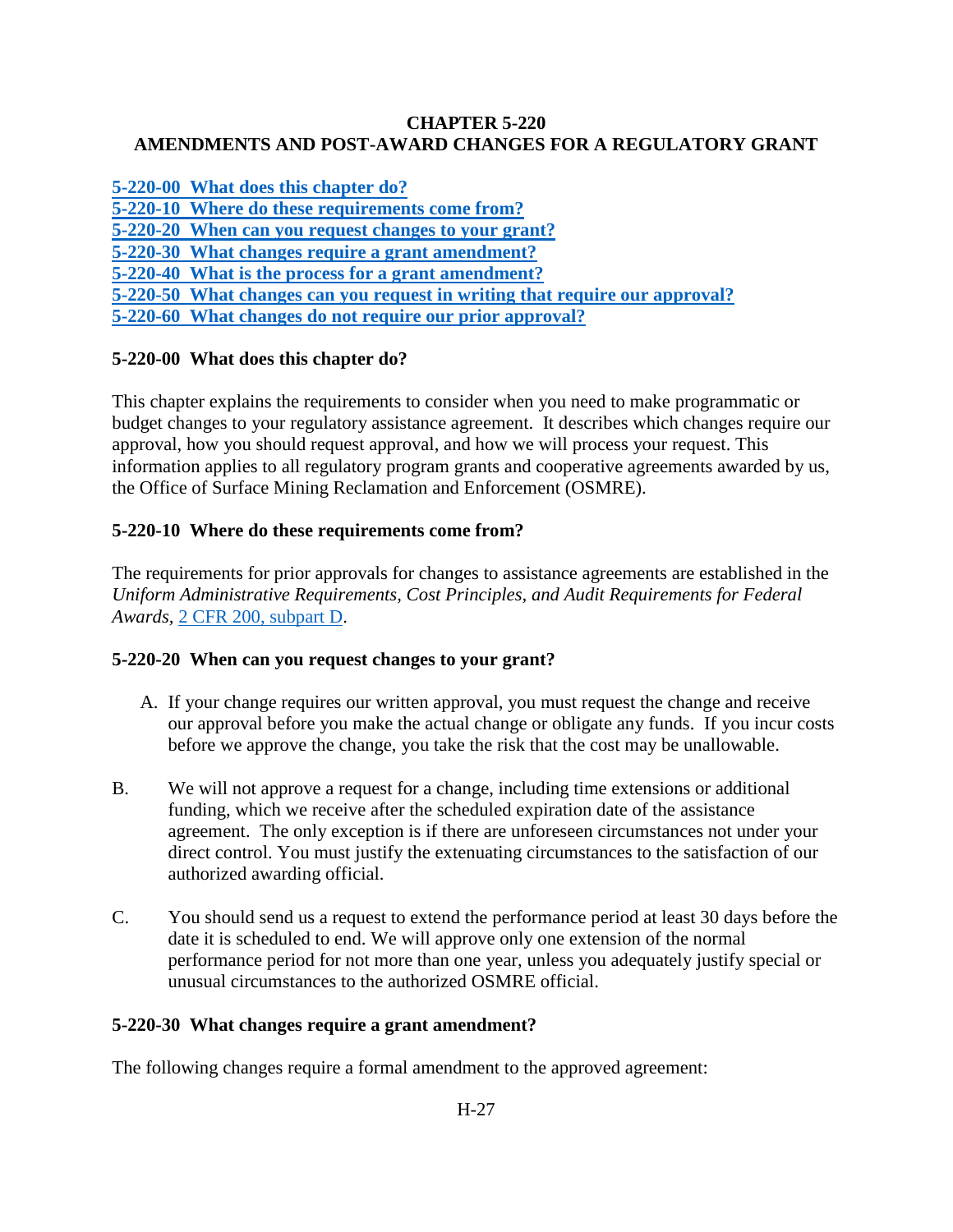- A. Extending or shortening the performance period
- B. Adding more funds
- C. Deobligating unneeded funds before the end of the performance period.
- D. Transferring any funds between construction and non-construction if the agreement has both construction and non-construction activities.

# <span id="page-1-0"></span>**5-220-40 What is the process for a grant amendment?**

- A. An amendment may be initiated by either you or us. However, both parties must be in agreement with the amendment terms.
- B. You may mail or e-mail your amendment application. The amendment application must include the following items:
	- 1. Signed or approved form [SF 424,](http://apply07.grants.gov/apply/forms/sample/SF424_2_1-V2.1.pdf) indicating in item 8 the type of change you are requesting.
	- 2. A program narrative explaining and justifying the requested change. You may use the optional [OSMRE 51](http://www.osmre.gov/resources/forms/OSM51.pdf) form, include the explanation in your transmittal letter, or use another format of your choice.
	- 3. If you are requesting a budget change, provide revised budget information. You may use the optional [OSMRE 47](http://www.osmre.gov/resources/forms/OSM47.pdf) form or another format of your choice.
- C. We will process amendments in the same way as new agreements [\(5-210\)](https://www.osmre.gov/lrg/fam/5-210.pdf). We will approve or disapprove your amendment request within 30 days of receiving it. We will notify the Office of Communications for Congressional and public announcement only when the amendment will increase funding by more than \$100,000.
- D. The amendment takes effect when approved by the authorized OSMRE official and applies to the entire agreement period unless otherwise stated. We will notify you when we have approved the amendment action in our electronic grant system and we will send you the appropriate documentation.

### <span id="page-1-1"></span>**5-220-50 What changes can you request in writing that require our approval?**

- A. Some changes to the approved agreement require OSMRE prior approval, but do not require a formal amendment. The following changes are considered revisions to an approved agreement and must be requested and approved in writing:
	- 1. A change in the scope of the program requires our formal written approval even if there is no other change in the agreement or budget. A scope change is any